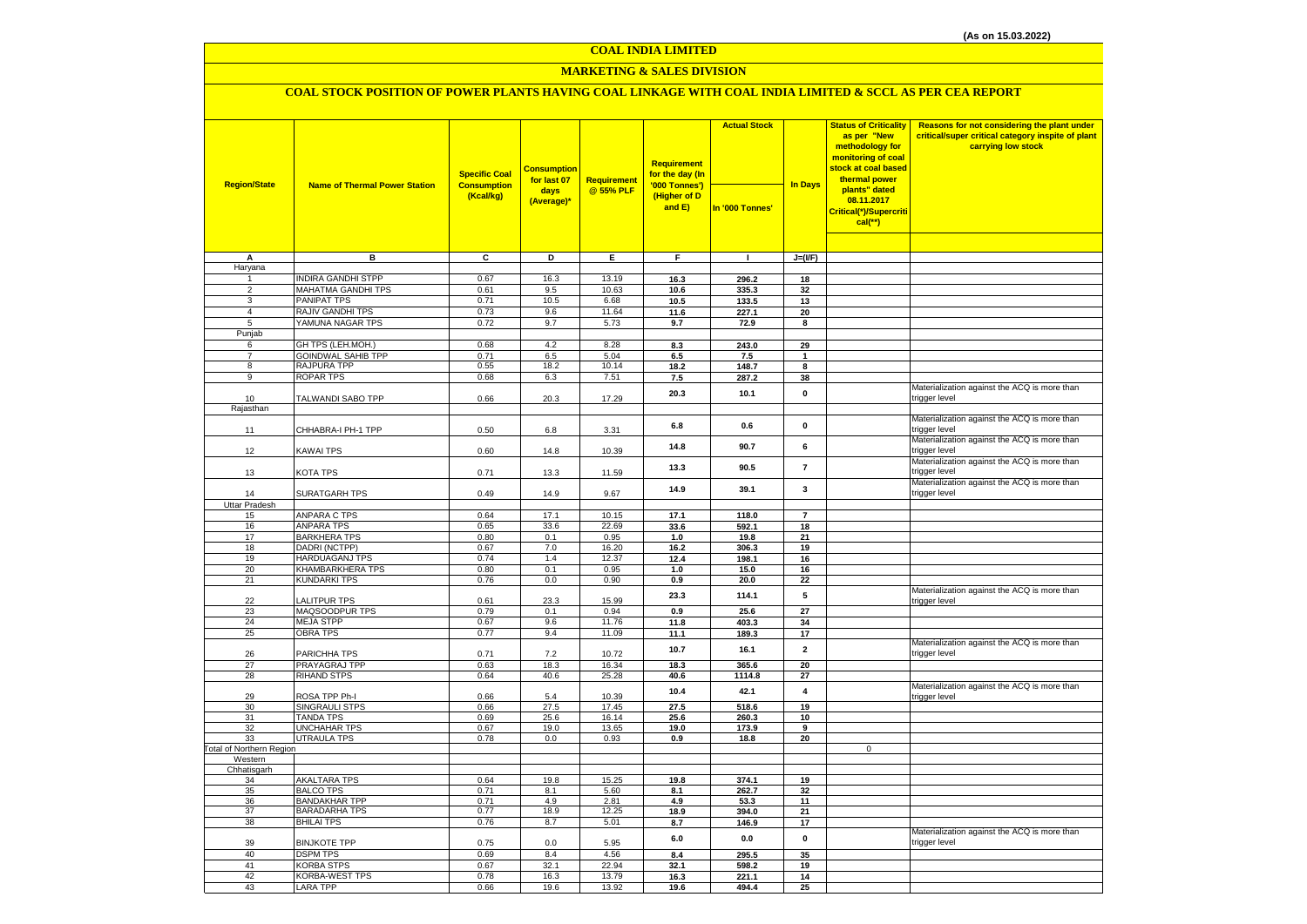### **COAL INDIA LIMITED**

### **MARKETING & SALES DIVISION**

# **COAL STOCK POSITION OF POWER PLANTS HAVING COAL LINKAGE WITH COAL INDIA LIMITED & SCCL AS PER CEA REPORT**

| <b>Region/State</b>                 | <b>Name of Thermal Power Station</b>         | <b>Specific Coal</b><br><b>Consumption</b><br>(Kcal/kg) | <b>Consumption</b><br>for last 07<br>days<br>(Average)* | <b>Requirement</b><br>@ 55% PLF | <b>Requirement</b><br>for the day (In<br>'000 Tonnes')<br>(Higher of D<br>and E) | <b>Actual Stock</b><br>In '000 Tonnes' | <b>In Days</b>  | <b>Status of Criticality</b><br>as per "New<br>methodology for<br>monitoring of coal<br>stock at coal based<br>thermal power<br>plants" dated<br>08.11.2017<br>Critical(*)/Supercriti<br>$cal$ (**) | Reasons for not considering the plant under<br>critical/super critical category inspite of plant<br>carrying low stock |
|-------------------------------------|----------------------------------------------|---------------------------------------------------------|---------------------------------------------------------|---------------------------------|----------------------------------------------------------------------------------|----------------------------------------|-----------------|-----------------------------------------------------------------------------------------------------------------------------------------------------------------------------------------------------|------------------------------------------------------------------------------------------------------------------------|
|                                     |                                              |                                                         |                                                         |                                 |                                                                                  |                                        |                 |                                                                                                                                                                                                     |                                                                                                                        |
| А                                   | в                                            | c                                                       | D                                                       | E                               | F                                                                                | п.                                     | $J=(I/F)$       |                                                                                                                                                                                                     |                                                                                                                        |
| 44                                  | NAWAPARA TPP                                 | 0.79                                                    | 3.7                                                     | 6.28                            | 6.3                                                                              | 18.8                                   | 3               |                                                                                                                                                                                                     | Materialization against the ACQ is more than<br>trigger level                                                          |
| 45                                  | PATHADI TPP                                  | 0.65                                                    | 8.6                                                     | 5.18                            | 8.6                                                                              | 145.2                                  | 17              |                                                                                                                                                                                                     |                                                                                                                        |
| 46                                  | <b>SIPAT STPS</b>                            | 0.68                                                    | 35.7                                                    | 26.62                           | 35.7                                                                             | 673.9                                  | 19              |                                                                                                                                                                                                     |                                                                                                                        |
| 47                                  | <b>TAMNAR TPP</b>                            | 0.84                                                    | 29.3                                                    | 26.52                           | 29.3                                                                             | 157.3                                  | 5               |                                                                                                                                                                                                     | Materialization against the ACQ is more than<br>trigger level                                                          |
| 48<br>Gujarat                       | <b>UCHPINDA TPP</b>                          | 0.75                                                    | 21.9                                                    | 14.22                           | 21.9                                                                             | 151.5                                  | $\overline{7}$  |                                                                                                                                                                                                     | Materialization against the ACQ is more than<br>trigger level                                                          |
|                                     |                                              |                                                         |                                                         |                                 |                                                                                  |                                        |                 |                                                                                                                                                                                                     | Materialization against the ACQ is more than                                                                           |
| 49                                  | <b>GANDHI NAGAR TPS</b>                      | 0.69                                                    | 8.4                                                     | 5.71                            | 8.4                                                                              | 36.4                                   | 4               |                                                                                                                                                                                                     | trigger level                                                                                                          |
| 50                                  | SABARMATI (D-F STATIONS)                     | 0.57                                                    | 3.4                                                     | 2.74                            | 3.4                                                                              | 26.8                                   | 6               |                                                                                                                                                                                                     |                                                                                                                        |
| 51                                  | UKAI TPS                                     | 0.67                                                    | 12.1                                                    | 9.85                            | 12.1                                                                             | 36.6                                   | 3               |                                                                                                                                                                                                     | Materialization against the ACQ is more than<br>trigger level                                                          |
| 52                                  | <b>WANAKBORI TPS</b>                         | 0.67                                                    | 22.5                                                    | 20.22                           | 22.5                                                                             | 70.8                                   | $\mathbf{3}$    |                                                                                                                                                                                                     | Materialization against the ACQ is more than<br>trigger level                                                          |
| Madhya Pradesh                      |                                              |                                                         | 3.0                                                     |                                 |                                                                                  |                                        | 11              |                                                                                                                                                                                                     |                                                                                                                        |
| 53<br>54                            | AMARKANTAK EXT TPS<br><b>ANUPPUR TPP</b>     | 0.65<br>0.65                                            | 18.9                                                    | 1.80<br>10.31                   | 3.0<br>18.9                                                                      | 32.5<br>289.0                          | 15              |                                                                                                                                                                                                     |                                                                                                                        |
| 55                                  | <b>BINA TPS</b>                              | 0.74                                                    | 8.1                                                     | 4.88                            | 8.1                                                                              | 76.8                                   | 9               |                                                                                                                                                                                                     |                                                                                                                        |
| 56                                  | <b>GADARWARA TPP</b>                         | 0.66                                                    | 22.5                                                    | 13.93                           | 22.5                                                                             | 70.4                                   | $\mathbf{3}$    |                                                                                                                                                                                                     | Materialization against the ACQ is more than<br>trigger level                                                          |
| 57                                  | KHARGONE STPP                                | 0.60                                                    | 18.6                                                    | 10.45                           | 18.6                                                                             | 73.7                                   | $\overline{4}$  |                                                                                                                                                                                                     |                                                                                                                        |
| 58                                  | SANJAY GANDHI TPS                            | 0.82                                                    | 20.4                                                    | 14.57                           | 20.4                                                                             | 114.9                                  | $6\overline{6}$ |                                                                                                                                                                                                     | Non payment of dues                                                                                                    |
| 59                                  | <b>SATPURA TPS</b>                           | 0.67                                                    | 7.4                                                     | 11.79                           | 11.8                                                                             | 25.4                                   | $\mathbf{2}$    |                                                                                                                                                                                                     | Non Payment of Dues                                                                                                    |
| 60<br>61                            | <b>SEIONI TPP</b>                            | 0.64<br>0.71                                            | 8.2<br>27.0                                             | 5.06                            | 8.2<br>27.0                                                                      | 176.9                                  | 22              |                                                                                                                                                                                                     | Non Payment of Dues                                                                                                    |
| 62                                  | SHREE SINGAJI TPP<br><b>VINDHYACHAL STPS</b> | 0.69                                                    | 63.0                                                    | 23.50<br>43.60                  | 63.0                                                                             | 70.8<br>1532.9                         | 3<br>24         |                                                                                                                                                                                                     |                                                                                                                        |
| Maharashtra                         |                                              |                                                         |                                                         |                                 |                                                                                  |                                        |                 |                                                                                                                                                                                                     |                                                                                                                        |
| 63                                  | <b>AMRAVATI TPS</b>                          | 0.62                                                    | 15.9                                                    | 11.07                           | 15.9                                                                             | 31.1                                   | $\mathbf 2$     |                                                                                                                                                                                                     | Materialization against the ACQ is more than<br>trigger level                                                          |
| 64                                  | <b>BHUSAWAL TPS</b>                          | 0.72                                                    | 10.5                                                    | 11.44                           | 11.4                                                                             | 67.9                                   | 6               |                                                                                                                                                                                                     | Non payment of dues                                                                                                    |
| 65                                  | <b>BUTIBORI TPP</b>                          | 0.67                                                    | 0.0                                                     | 5.31                            | 5.3                                                                              | 59.7                                   | 11              |                                                                                                                                                                                                     |                                                                                                                        |
| 66                                  | CHANDRAPUR(MAHARASHTRA) STPS                 | 0.78                                                    | 42.7                                                    | 30.17                           | 42.7                                                                             | 353.0                                  | 8               |                                                                                                                                                                                                     | Non payment of dues                                                                                                    |
| 67                                  | <b>DAHANU TPS</b>                            | 0.62                                                    | 5.3                                                     | 4.09                            | 5.3                                                                              | 46.2                                   | 9               |                                                                                                                                                                                                     | Materialization against the ACQ is more than<br>trigger level                                                          |
| 68                                  | DHARIWAL TPP                                 | 0.67                                                    | 8.4                                                     | 5.34                            | 8.4                                                                              | 23.2                                   | $\mathbf{3}$    |                                                                                                                                                                                                     | Materialization against the ACQ is more than<br>trigger level                                                          |
| 69                                  | <b>GMR WARORA TPS</b>                        | 0.67                                                    | 8.0                                                     | 5.29                            | $\bf 8.0$                                                                        | 8.8                                    | $\mathbf{1}$    |                                                                                                                                                                                                     | Materialization against the ACQ is more than<br>trigger level                                                          |
| 70<br>71                            | KHAPARKHEDA TPS<br>KORADI TPS                | 0.89<br>0.76                                            | 22.0<br>29.2                                            | 15.72<br>22.08                  | 22.0<br>29.2                                                                     | 225.3<br>83.9                          | $10\,$<br>3     |                                                                                                                                                                                                     | Non payment of dues                                                                                                    |
| 72                                  | <b>MAUDA TPS</b>                             | 0.70                                                    | 24.9                                                    | 21.29                           | 24.9                                                                             | 318.3                                  | 13              |                                                                                                                                                                                                     |                                                                                                                        |
| 73                                  | <b>NASIK TPS</b>                             | 0.81                                                    | 5.8                                                     | 6.72                            | 6.7                                                                              | 17.8                                   | 3               |                                                                                                                                                                                                     | Non payment of dues                                                                                                    |
| 74                                  | PARAS TPS                                    | 0.74                                                    | 7.2                                                     | 4.90                            | 7.2                                                                              | 11.4                                   | $\overline{2}$  |                                                                                                                                                                                                     | Non payment of dues                                                                                                    |
| 75                                  | <b>PARLITPS</b>                              | 0.67                                                    | 8.7                                                     | 6.65                            | 8.7                                                                              | 21.8                                   | 3               |                                                                                                                                                                                                     | Non payment of dues                                                                                                    |
| 76                                  | <b>SOLAPUR STPS</b>                          | 0.56                                                    | 16.1                                                    | 9.73                            | 16.1                                                                             | 136.5                                  | 9               |                                                                                                                                                                                                     |                                                                                                                        |
| 77                                  | <b>TIRORA TPS</b>                            | 0.66                                                    | 47.0                                                    | 28.73                           | 47.0                                                                             | 123.7                                  | $\mathbf{3}$    |                                                                                                                                                                                                     | Materialization against the ACQ is more than<br>trigger level                                                          |
| 78                                  | WARDHA WARORA TPP                            | 0.66                                                    | 2.8                                                     | 4.71                            | 4.7                                                                              | 161.0                                  | 34              |                                                                                                                                                                                                     |                                                                                                                        |
| Total of Western Region<br>Southern |                                              |                                                         |                                                         |                                 |                                                                                  |                                        |                 | $\mathbf 0$                                                                                                                                                                                         |                                                                                                                        |
| Andhra Pradesh                      |                                              |                                                         |                                                         |                                 |                                                                                  |                                        |                 |                                                                                                                                                                                                     |                                                                                                                        |
| 79                                  | DAMODARAM SANJEEVAIAH TPS                    | 0.66                                                    | 12.1                                                    | 13.85                           | 13.8                                                                             | 26.0                                   | $\mathbf 2$     |                                                                                                                                                                                                     | Materialization against the ACQ is more than<br>trigger level                                                          |
| 80                                  | Dr. N.TATA RAO TPS                           | 0.77                                                    | 29.1                                                    | 17.90                           | 29.1                                                                             | 53.6                                   | $\mathbf 2$     |                                                                                                                                                                                                     | Materialization against the ACQ is more than<br>trigger level                                                          |
| 81                                  | PAINAMPURAM TPP                              | 0.59                                                    | 16.7                                                    | 10.21                           | 16.7                                                                             | 119.3                                  | $\overline{7}$  |                                                                                                                                                                                                     |                                                                                                                        |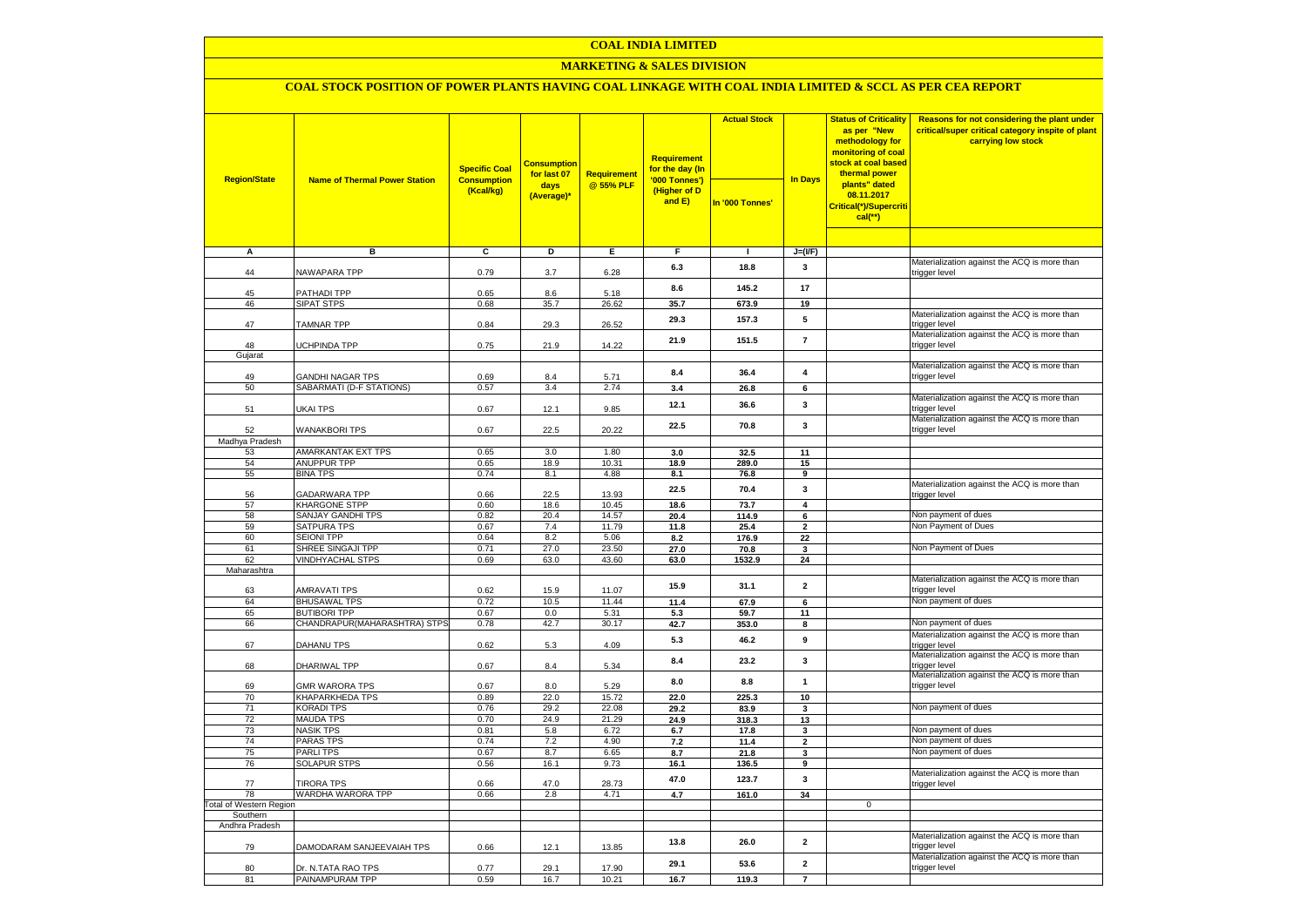### **COAL INDIA LIMITED**

### **MARKETING & SALES DIVISION**

## **COAL STOCK POSITION OF POWER PLANTS HAVING COAL LINKAGE WITH COAL INDIA LIMITED & SCCL AS PER CEA REPORT**

|                                 |                                                  | <b>Specific Coal</b>            | <b>Consumption</b><br>for last 07 | Requirement    | <b>Requirement</b><br>for the day (In   | <b>Actual Stock</b> |                         | <b>Status of Criticality</b><br>as per "New<br>methodology for<br>monitoring of coal<br><mark>stock at coal based</mark><br>thermal power | Reasons for not considering the plant under<br>critical/super critical category inspite of plant<br>carrying low stock |
|---------------------------------|--------------------------------------------------|---------------------------------|-----------------------------------|----------------|-----------------------------------------|---------------------|-------------------------|-------------------------------------------------------------------------------------------------------------------------------------------|------------------------------------------------------------------------------------------------------------------------|
| <b>Region/State</b>             | <b>Name of Thermal Power Station</b>             | <b>Consumption</b><br>(Kcal/kg) | days<br>(Average)*                | @ 55% PLF      | '000 Tonnes')<br>(Higher of D<br>and E) | In '000 Tonnes'     | <b>In Days</b>          | plants" dated<br>08.11.2017<br>Critical(*)/Supercriti<br>$cal$ (**)                                                                       |                                                                                                                        |
|                                 |                                                  |                                 |                                   |                |                                         |                     |                         |                                                                                                                                           |                                                                                                                        |
| $\overline{A}$                  | в                                                | c                               | Þ                                 | E              | F                                       | $\mathbf{I}$        | $J=(I/F)$               |                                                                                                                                           | Materialization against the ACQ is more than                                                                           |
| 82                              | RAYALASEEMA TPS                                  | 0.76                            | 20.3                              | 16.60          | 20.3                                    | 61.6                | 3                       |                                                                                                                                           | trigger level                                                                                                          |
| 83                              | <b>SIMHADRI</b>                                  | 0.78                            | 34.1                              | 20.54          | 34.1                                    | 286.8               | 8                       |                                                                                                                                           |                                                                                                                        |
|                                 |                                                  |                                 |                                   |                | 14.8                                    | 23.2                | $\overline{2}$          |                                                                                                                                           | Materialization against the ACQ is more than                                                                           |
| 84                              | <b>SGPL TPP</b>                                  | 0.53                            | 14.8                              | 9.26           |                                         |                     |                         |                                                                                                                                           | trigger level                                                                                                          |
| 85<br>Karnataka                 | <b>VIZAG TPP</b>                                 | 0.67                            | 0.0                               | 9.20           | 9.2                                     | 20.6                | $\overline{2}$          |                                                                                                                                           |                                                                                                                        |
|                                 |                                                  |                                 |                                   |                |                                         |                     |                         |                                                                                                                                           | Materialization against the ACQ is more than                                                                           |
| 86                              | <b>BELLARY TPS</b>                               | 0.63                            | 12.4                              | 14.23          | 14.2                                    | 54.1                | $\overline{\mathbf{4}}$ |                                                                                                                                           | trigger level                                                                                                          |
| 87                              | KUDGI STPP                                       | 0.63                            | 22.1                              | 19.90          | 22.1                                    | 118.5               | 5                       |                                                                                                                                           | Materialization against the ACQ is more than<br>trigger level                                                          |
| 88                              | RAICHUR TPS                                      | 0.66                            | 16.1                              | 14.98          | 16.1                                    | 31.9                | $\overline{\mathbf{2}}$ |                                                                                                                                           | Materialization against the ACQ is more than<br>trigger level                                                          |
|                                 |                                                  |                                 |                                   |                | 14.2                                    | 18.5                | $\mathbf{1}$            |                                                                                                                                           | Materialization against the ACQ is more than                                                                           |
| 89                              | YERMARUS TPP                                     | 0.62                            | 14.2                              | 13.09          |                                         |                     |                         |                                                                                                                                           | trigger level                                                                                                          |
| <b>Tamil Nadu</b>               |                                                  |                                 |                                   |                |                                         |                     |                         |                                                                                                                                           | Materialization against the ACQ is more than                                                                           |
| 90                              | <b>METTUR TPS</b>                                | 0.81                            | 6.6                               | 8.98           | 9.0                                     | 17.7                | $\overline{\mathbf{2}}$ |                                                                                                                                           | trigger level                                                                                                          |
| 91                              | METTUR TPS - II                                  | 0.78                            | 6.4                               | 6.16           | 6.4                                     | 20.0                | $\mathbf{3}$            |                                                                                                                                           | Materialization against the ACQ is more than<br>trigger level                                                          |
|                                 |                                                  |                                 |                                   |                |                                         |                     |                         |                                                                                                                                           | Materialization against the ACQ is more than                                                                           |
| 92                              | NORTH CHENNAI TPS                                | 0.82                            | 24.7                              | 19.78          | 24.7                                    | 99.0                | $\overline{4}$          |                                                                                                                                           | trigger level<br>Materialization against the ACQ is more than                                                          |
| 93                              | <b>TUTICORIN TPS</b>                             | 0.96                            | 8.6                               | 13.31          | 13.3                                    | 23.9                | $\overline{2}$          |                                                                                                                                           | trigger level                                                                                                          |
| 94                              | <b>VALLUR TPP</b>                                | 0.72                            | 22.2                              | 14.26          | 22.2                                    | 156.9               | $\overline{7}$          |                                                                                                                                           |                                                                                                                        |
| Telangana                       |                                                  |                                 |                                   |                |                                         |                     |                         |                                                                                                                                           |                                                                                                                        |
| 95                              | <b>BHADRADRI TPP</b>                             | 0.69                            | 13.3                              | 9.83           | 13.3                                    | 101.6               | 8                       |                                                                                                                                           |                                                                                                                        |
| 96<br>97                        | KAKATIYA TPS                                     | 0.57<br>0.64                    | 14.5                              | 8.33<br>8.46   | 14.5<br>13.1                            | 150.0               | 10<br>$\overline{7}$    |                                                                                                                                           |                                                                                                                        |
| 98                              | KOTHAGUDEM TPS (NEW)<br>KOTHAGUDEM TPS (STAGE-7) | 0.50                            | 13.1<br>9.3                       | 5.23           | 9.3                                     | 91.8<br>105.1       | 11                      |                                                                                                                                           |                                                                                                                        |
| 99                              | <b>RAMAGUNDEM STPS</b>                           | 0.62                            | 26.7                              | 21.33          | 26.7                                    | 317.2               | 12                      |                                                                                                                                           |                                                                                                                        |
| 100                             | RAMAGUNDEM-B TPS                                 | 0.77                            | 0.8                               | 0.64           | 0.8                                     | 7.5                 | 9                       |                                                                                                                                           |                                                                                                                        |
| 101                             | <b>SINGARENI TPP</b>                             | 0.58                            | 16.5                              | 9.12           | 16.5                                    | 94.5                | 6                       |                                                                                                                                           |                                                                                                                        |
| <b>Total of Southern Region</b> |                                                  |                                 |                                   |                |                                         |                     |                         | $\mathbf 0$                                                                                                                               |                                                                                                                        |
| Eastern<br>Bihar                |                                                  |                                 |                                   |                |                                         |                     |                         |                                                                                                                                           |                                                                                                                        |
| 102                             | <b>BARAUNI TPS</b>                               | 0.63                            | 3.2                               | 5.90           | 5.9                                     | 138.8               | 24                      |                                                                                                                                           |                                                                                                                        |
| 103                             | <b>BARHI</b>                                     | 0.67                            | 8.1                               | 5.84           | 8.1                                     | 160.4               | 20                      |                                                                                                                                           |                                                                                                                        |
| 104                             | <b>BARH II</b>                                   | 0.67                            | 16.3                              | 11.67          | 16.3                                    | 320.8               | 20                      |                                                                                                                                           |                                                                                                                        |
| 105                             | KAHALGAON TPS                                    | 0.80                            | 28.1                              | 24.62          | 28.1                                    | 133.8               | 5                       |                                                                                                                                           | Materialization against the ACQ is more than<br>trigger level                                                          |
| 106                             | MUZAFFARPUR TPS                                  | 0.77                            | 5.8                               | 3.95           | 5.8                                     | 55.4                | 9                       |                                                                                                                                           | Materialization against the ACQ is more than<br>trigger level                                                          |
| 107                             | <b>NABINAGAR STPP</b>                            | 0.58                            | 18.9                              | 10.14          | 18.9                                    | 309.1               | 16                      |                                                                                                                                           |                                                                                                                        |
| 108                             | <b>NABINAGAR TPP</b>                             | 0.69                            | 16.5                              | 9.06           | 16.5                                    | 98.4                | 6                       |                                                                                                                                           |                                                                                                                        |
| Jharkhand                       |                                                  |                                 |                                   |                |                                         |                     |                         |                                                                                                                                           |                                                                                                                        |
| 109<br>110                      | BOKARO TPS 'A' EXP<br>CHANDRAPURA(DVC) TPS       | 0.57<br>0.61                    | 6.4<br>6.8                        | 3.78<br>4.06   | 6.4<br>$6.8\,$                          | 170.6<br>149.8      | 27<br>22                |                                                                                                                                           |                                                                                                                        |
| 111                             | <b>JOJOBERA TPS</b>                              | 0.69                            | 3.2                               | 2.18           | 3.2                                     | 82.0                | 25                      |                                                                                                                                           |                                                                                                                        |
| 112                             | <b>KODARMA TPP</b>                               | 0.62                            | 12.8                              | 8.23           | 12.8                                    | 136.8               | 11                      |                                                                                                                                           |                                                                                                                        |
| 113                             | MAHADEV PRASAD STPP                              | 0.70                            | 8.6                               | 5.01           | 8.6                                     | 18.3                | $\mathbf 2$             |                                                                                                                                           | Materialization against the ACQ is more than<br>trigger level                                                          |
| 114                             | <b>MAITHON RB TPP</b>                            | 0.64                            | 6.5                               | 8.89           | 8.9                                     | 276.7               | 31                      |                                                                                                                                           |                                                                                                                        |
| 115                             | TENUGHAT TPS                                     | 0.75                            | $4.8\,$                           | 4.16           | 4.8                                     | 43.8                | 9                       |                                                                                                                                           | Materialization against the ACQ is more than<br>trigger level                                                          |
| Odisha                          |                                                  |                                 |                                   |                |                                         |                     |                         |                                                                                                                                           |                                                                                                                        |
| 116<br>117                      | DARLIPALI STPS<br><b>DERANG TPP</b>              | 0.71<br>0.70                    | 26.3<br>17.4                      | 14.95          | 26.3                                    | 427.9               | 16                      |                                                                                                                                           |                                                                                                                        |
| 118                             | <b>IB VALLEY TPS</b>                             | 0.83                            | 26.3                              | 11.10<br>19.16 | 17.4<br>26.3                            | 1152.6<br>292.6     | 66<br>11                |                                                                                                                                           |                                                                                                                        |
|                                 |                                                  |                                 |                                   |                |                                         |                     |                         |                                                                                                                                           | Materialization against the ACQ is more than                                                                           |
| 119                             | KAMALANGA TPS                                    | 0.72                            | 14.1                              | 10.02          | 14.1                                    | 130.0               | 9                       |                                                                                                                                           | trigger level                                                                                                          |